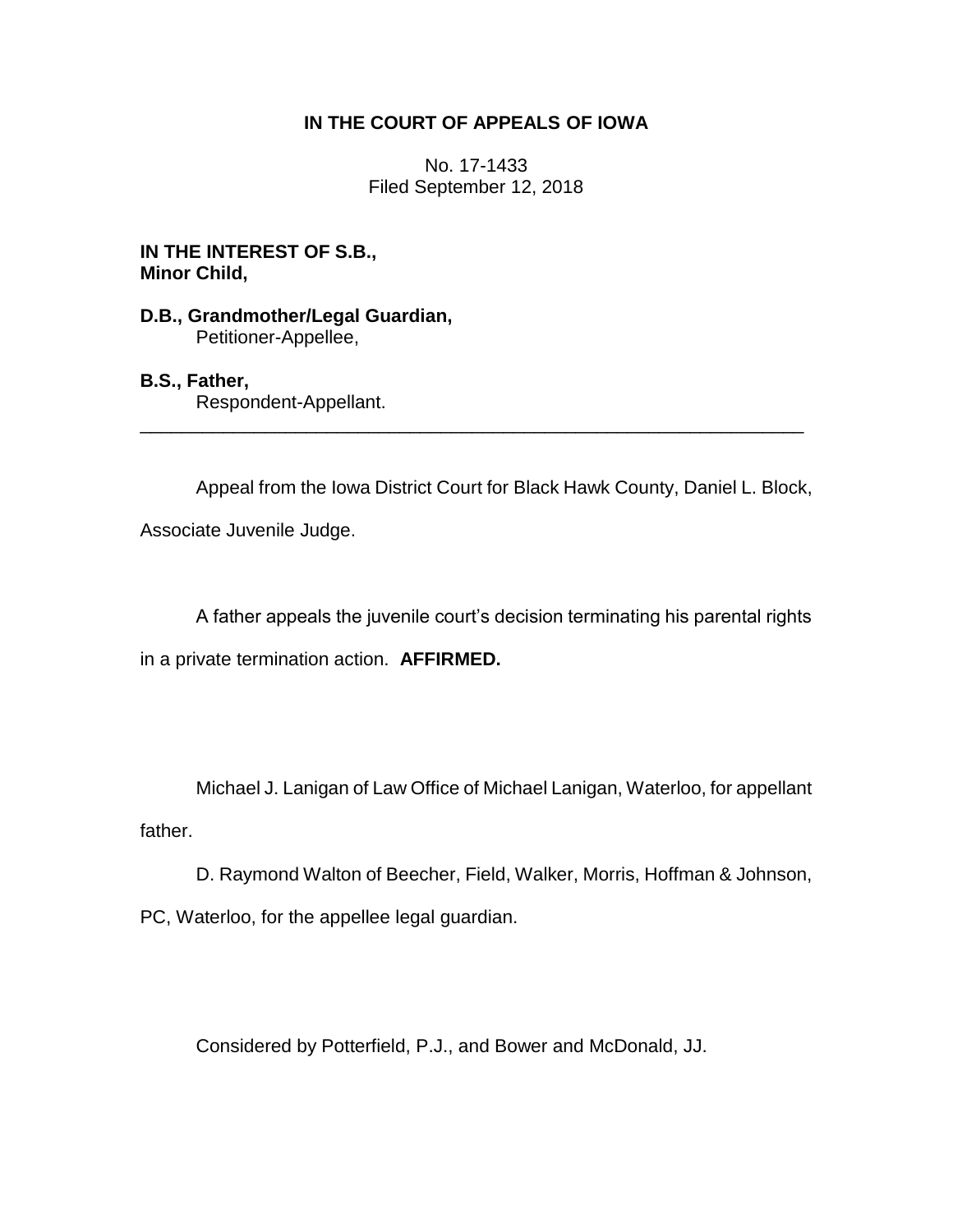#### **BOWER, Judge.**

 $\overline{a}$ 

A father appeals the juvenile court's decision terminating his parental rights in a private termination action brought by the child's legal guardian. There is sufficient evidence in the record to show the father abandoned the child and termination of the father's parental rights is in the child's best interests. We affirm the juvenile court.

### **I. Background Facts & Proceedings**

B.S., father, and C.B., mother, are the parents of S.B., born in 2015. Both parents have a history of substance abuse. After the child was born, the parents lived with the child in the home of the maternal grandmother, D.B. After a period of time, the parents moved out, leaving the child in the care of  $D.B.^1$  The parents saw the child periodically when D.B. brought the child to them for a visit. D.B. became the child's legal guardian on November 10, 2015.

B.S. was involved in a high-speed chase with police officers on November 3, 2015. He was convicted of assault on an officer with a deadly weapon, possession of methamphetamine with intent to deliver, and eluding, and he was sentenced to twenty years in prison. He has been incarcerated since April 16, 2016. B.S. stated he expected to be released on parole in December 2017.

On February 24, 2017, D.B. filed a petition seeking to terminate the parental rights of B.S. and C.B. under Iowa Code chapter 600A (2017). C.B. consented to the termination of her parental rights. At the termination hearing, held on May 25, 2017, B.S. testified the last time he saw the child was in February 2016. He stated

<sup>1</sup> B.S. testified he lived with the child in D.B.'s home for about three months. D.B. and C.B. stated he lived there about one week.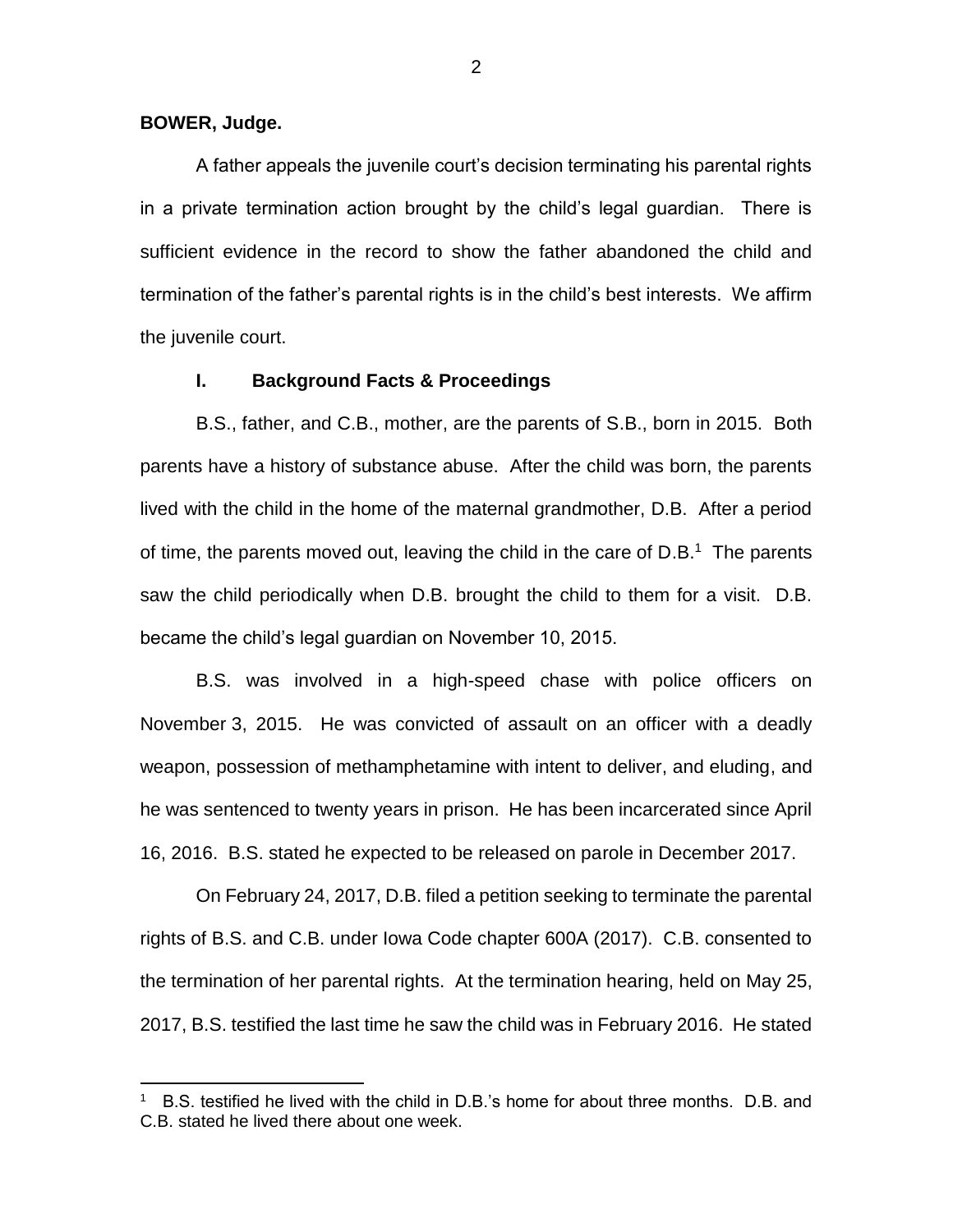he asked D.B. to bring the child to visit him in prison but his request was ignored. B.S. stated he bought diapers for the child "probably 10 times." He also stated he sent a card to the child at Christmas.

The juvenile court terminated the father's parental rights on the ground of abandonment under section 600A.8(3). The court found B.S. had not provided financial assistance for the child and had only visited the child sporadically before he went to prison. The court found termination of the father's parental rights was in the child's best interests, noting the father's lengthy history of substance abuse and criminal conduct. The father now appeals.<sup>2</sup>

#### **II. Standard of Review**

Our review in private termination proceedings is de novo. *In re G.A.*, 826 N.W.2d 125, 127 (Iowa Ct. App. 2012). We give deference to the factual findings of the juvenile court, especially those relating to the credibility of witnesses, but we are not bound by the court's findings. *In re R.K.B.,* 572 N.W.2d 600, 601 (Iowa 1998). Our primary concern in termination proceedings is the best interests of the child. Iowa Code § 600A.1; *G.A.*, 826 N.W.2d at 127.

#### **III. Abandonment**

 $\overline{a}$ 

B.S. claims there is not sufficient evidence in the record to show he abandoned the child. He states D.B. and C.B. did not want him to be involved in the child's life. He states C.B. was worried she might be going to prison and wanted to make sure D.B. maintained custody of the child, rather than allowing

<sup>2</sup> As noted, the mother consented to termination of her parental rights, and she has not appealed the termination order.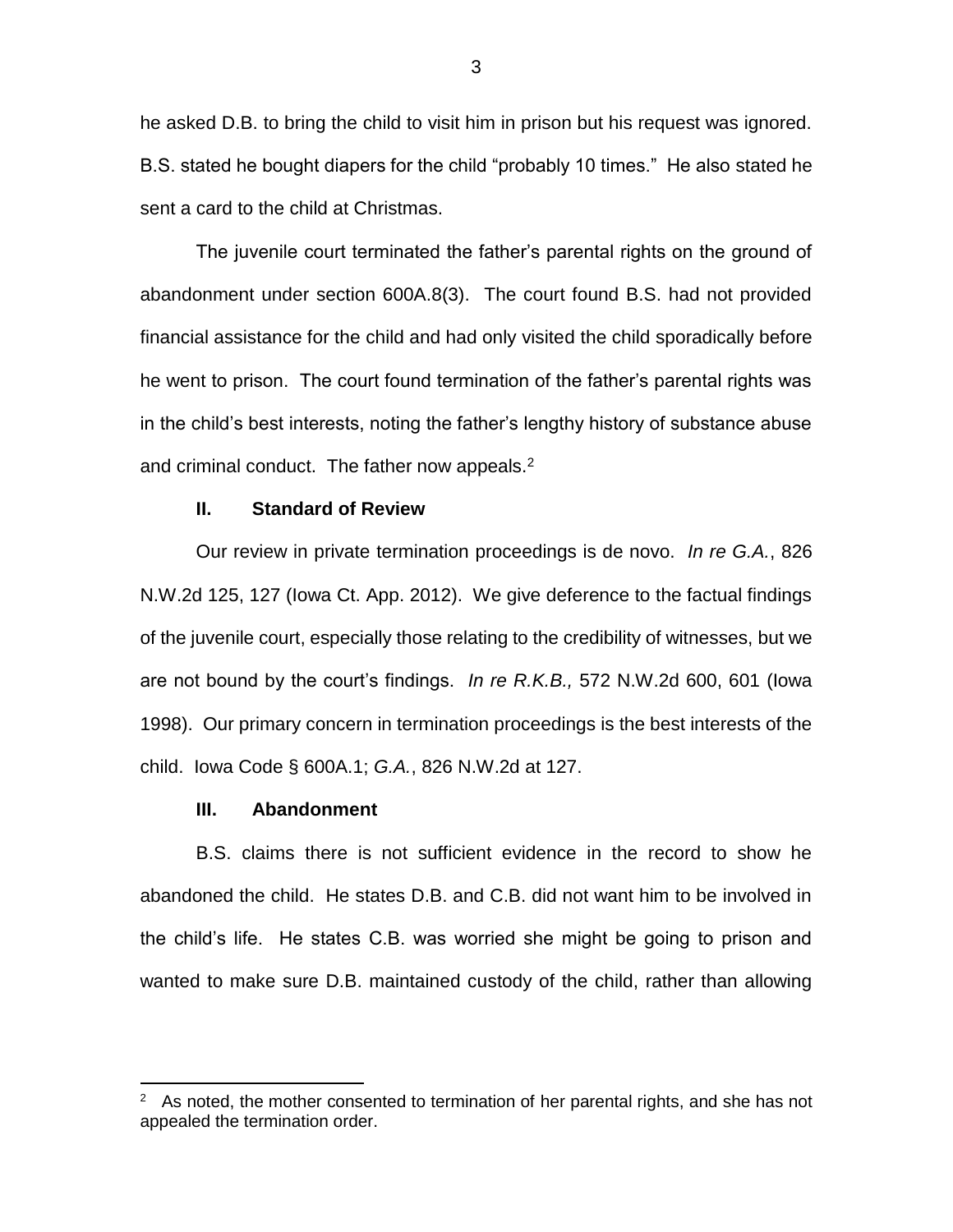B.S. to care for her. B.S. claimed he wanted to have more contact with the child

since he was in prison but D.B. did not facilitate his requests.

Section 600A.8(3)(b) provides:

If the child is six months of age or older when the termination hearing is held, a parent is deemed to have abandoned the child unless the parent maintains substantial and continuous or repeated contact with the child as demonstrated by contribution toward support of the child of a reasonable amount, according to the parent's means, and as demonstrated by any of the following:

(1) Visiting the child at least monthly when physically and financially able to do so and when not prevented from doing so by the person having lawful custody of the child.

(2) Regular communication with the child or with the person having the care or custody of the child, when physically and financially unable to visit the child or when prevented from visiting the child by the person having lawful custody of the child.

(3) Openly living with the child for a period of six months within the one-year period immediately preceding the termination of parental rights hearing and during that period openly holding himself or herself out to be the parent of the child.

The phrase, "To abandon a minor child" has been defined as meaning a

parent "rejects the duties imposed by the parent-child relationship, . . . which may

be evinced by the person, while being able to do so, making no provision or making

only a marginal effort to provide for the support of the child or to communicate with

the child." Iowa Code § 600A.2(19).

There is clear and convincing evidence in the record to show the father made only a marginal effort to financially support the child. By his own admission, he only provided diapers for the child about ten times. We note D.B. and C.B. disputed this statement, stating the father never provided financial assistance for the child. Additionally, the father did not maintain regular communication with the child or with D.B., who had care of the child. *See id.* § 600A.8(3)(b)(2). There was no evidence the father made telephone calls to the child. At the hearing in May